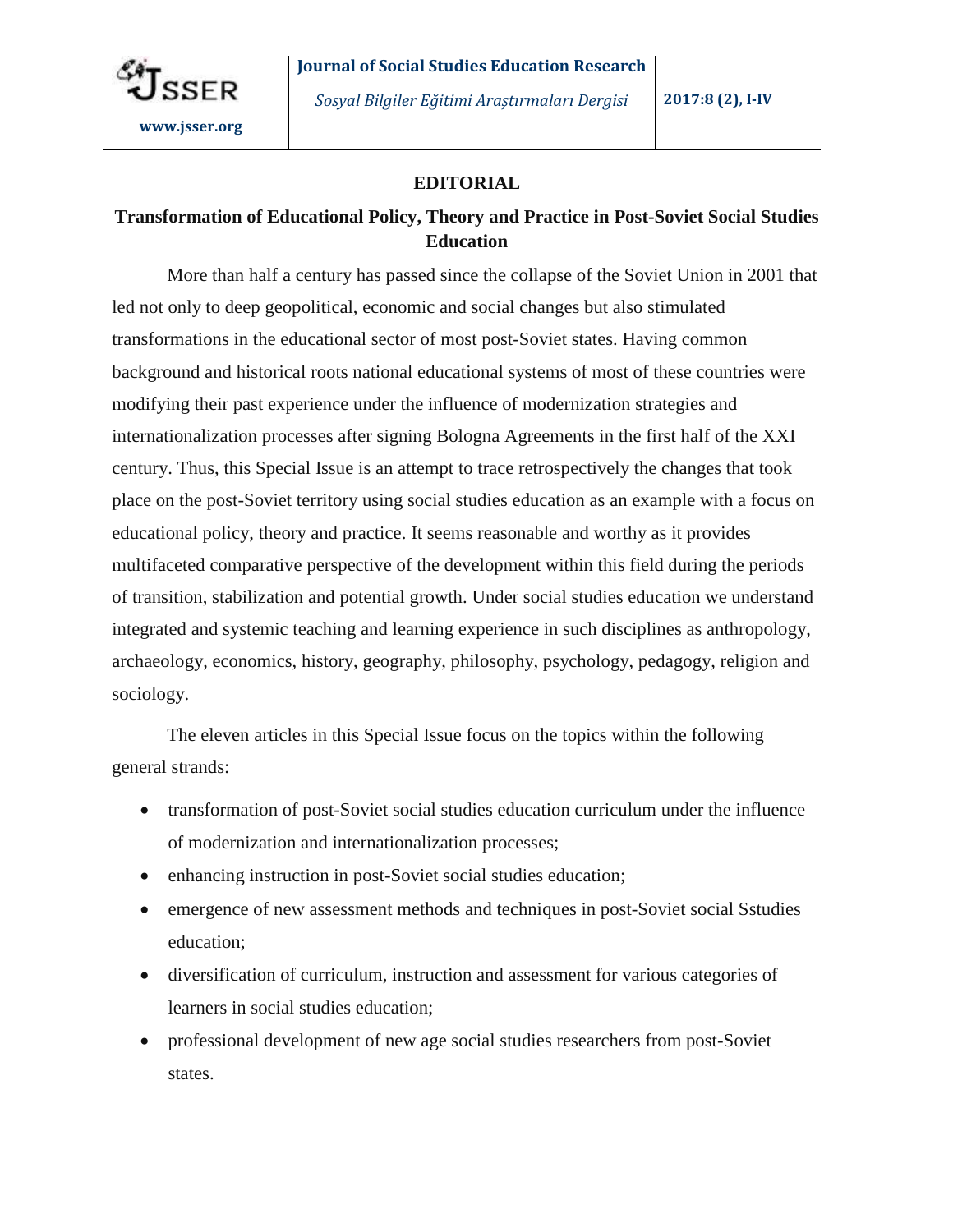The issue opens with the article entitled *"Improving student readiness to overcome ITrelated obstacles during pedagogical interaction in post-Soviet education*" by *Dmitry Luchaninov, Ruslan Bazhenov, Yuliya Shtepa, Natalia Nikolaeva, Andrey Tcytcarev & Marina Kuimova* and aimed at identifying the concept of pedagogical interaction in the information and educational environment, showing how efficient pedagogical interaction may improve student readiness to overcome IT-related obstacles. The authors prove that integrating IT into educational process is useful and is vital for developing professional career in the future.

The second contribution "*Transformation of the system of bilingual education in the Republic of Tatarstan: crossover ethnolinguistic controversies*" by *Olga Maximova, Vladimir Belyaev & Olga Laukart-Gorbacheva* concentrates attention on bilingual education and practical implementaion of its principles in polyethnic and polireligious regions of Russia taking the Republic of Tatarstan as an example. It is stated that implemented language policy as well as existing bilingual educational programs and their methodological support are of poor quality and need significant improvement in the nearest future.

The next article "*Knowledge management as an approach to learning and instructing sector university students in post-Soviet professional education*" by *Irina S. Volegzhanina, Svetlana V. Chusovlyanova, Vladimir A. Adolf, Ekaterina S. Bykadorova & Elena N. Belova* reveals the nature of knowledge management approach compared to the knowledge-based one that dominated in the Soviet system of education. The authors prove that ontological core of the knowledge-based approach is promising and didactically important especially for sector university students majoring in social sciences.

*Ekaterina O. Akvazba, Lyudmila K. Gabysheva, Pavel S. Medvedev, Natalya I. Skok Tatyana E. Ukhabina* being the authors of the fourth article "*Transformation of approaches to organizing the students' university practical training in the area of social activity: a post-Soviet experience*" present the challenges that Russian social studies education has faced during the last years especially in the professional training of social sphere specialists. Detailed plan for overcoming these disadvantages is offered including the authors' practical training model for those involved in social work with regard to existing European experience.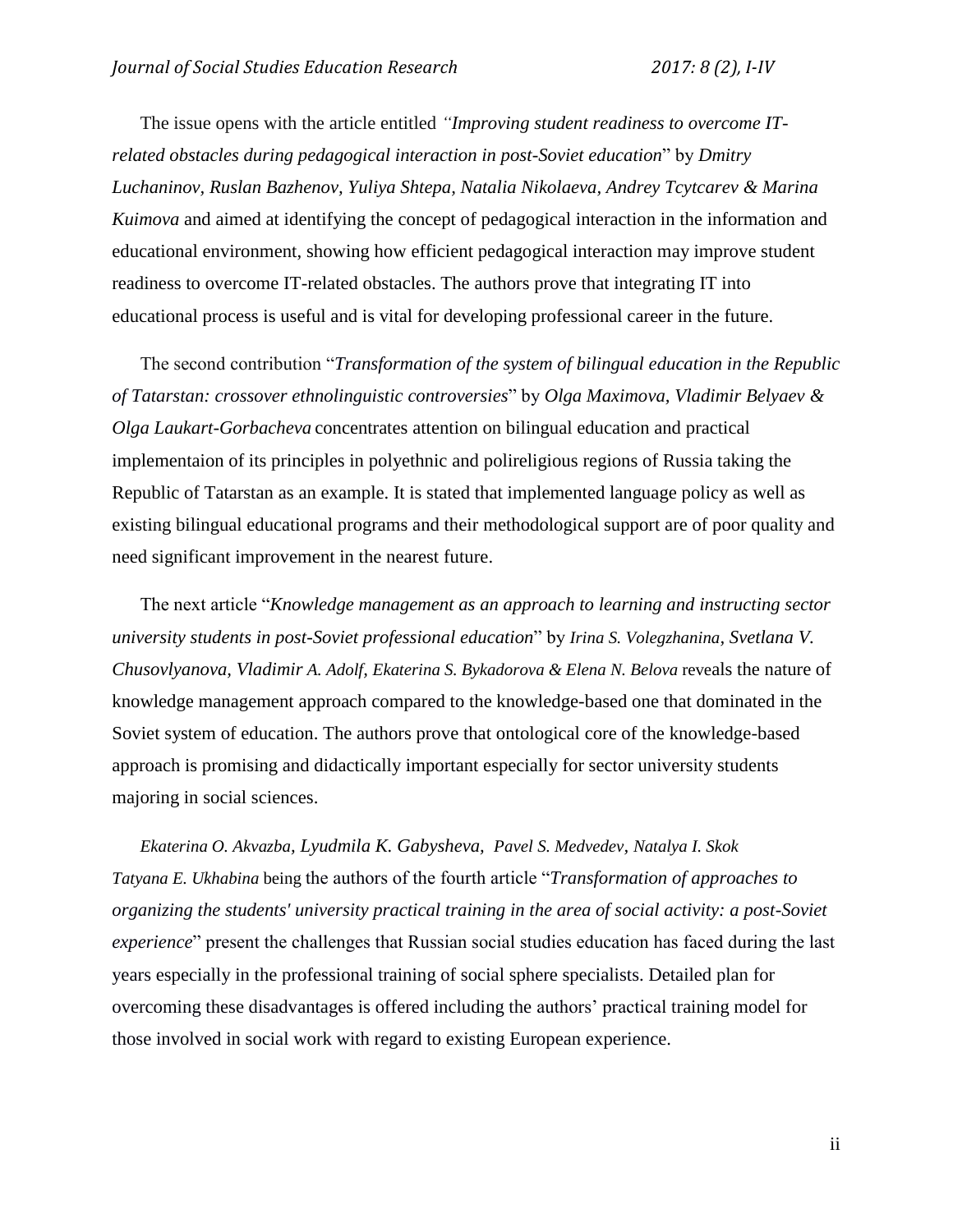In the fifth article "*Buddhist Religious Education in the Context of Modern Russian Policy of Multicultural Education: A Case of the Republic of Buryatia*" by *Oyuna Dorzhigushaeva, Bato Dondukov & Galina Dondukova*, the place and role of Buddhist religious education in the ethnoculturally and ethnoconfessionally specific educational environment of the Republic of Buryatia is analyzed. The authors provide multilateral analysis of the studied phenomenon and reveal its preventive educational potential for problematic multicultural regions.

The next article *"Social informatics: natural tools for students' information training in the conditions of embodied and mental approaches being employed*" authored by *Daria Barkhatova, Elmira Nigmatulina & Tatyana Stepanova* deals with a relatively new field of social studies education – social informatics. The importance of quality IT training is prioritized and the opportunities for applying the natural tools in IT training within school courses from the standpoints of embodied and mental approaches are offered.

In their article "*Teacher to Student Epistemological Interaction in the Contemporary Paradigm of University Education*" *Irina Charikova & Victor Zhadanov* state the necessity to reconceptualise the understanding of epistemological interaction and its essence as a result of epistemic content-related transformations between all the active parties of the educational process. It is obvious that cooperation and openness to new knowledge stimulate cognitive transformations of teachers and students as well as desire for innovation.

*Yuliya S. Nikolaeva & Nikolay I. Pak* present in their article "*Newest Web-Technologies for Studying and Diagnosing Individual Abilities of Learners*" research outcomes on the possibilities to use newest web and mobile applications in the educational process as well as for self-diagnostics of the main human cognitive abilities such as memory, attention, reading, information processing etc. The authors report on practical outcomes of their study, i.e. the website [http://self-test.ufoproger.ru](http://self-test.ufoproger.ru/) developed for new diagnostics and studies in the sphere of human individual and integrated abilities.

Article 9 "*Traditional and alternative approaches to the method of situational analysis in Russia: evidence from the case study "Istanbul in the life and works of Martiros Saryan*" by the international group of authors, *Olga Fedotova, Pavel Ermakov, Vladimir Latun, Haykaz Hovhannisyan & Grant Avanesyan*, demonstrates the potential of case study as a methodical tool for developing cognitive and problem-solving abilities of students, stimulating them for